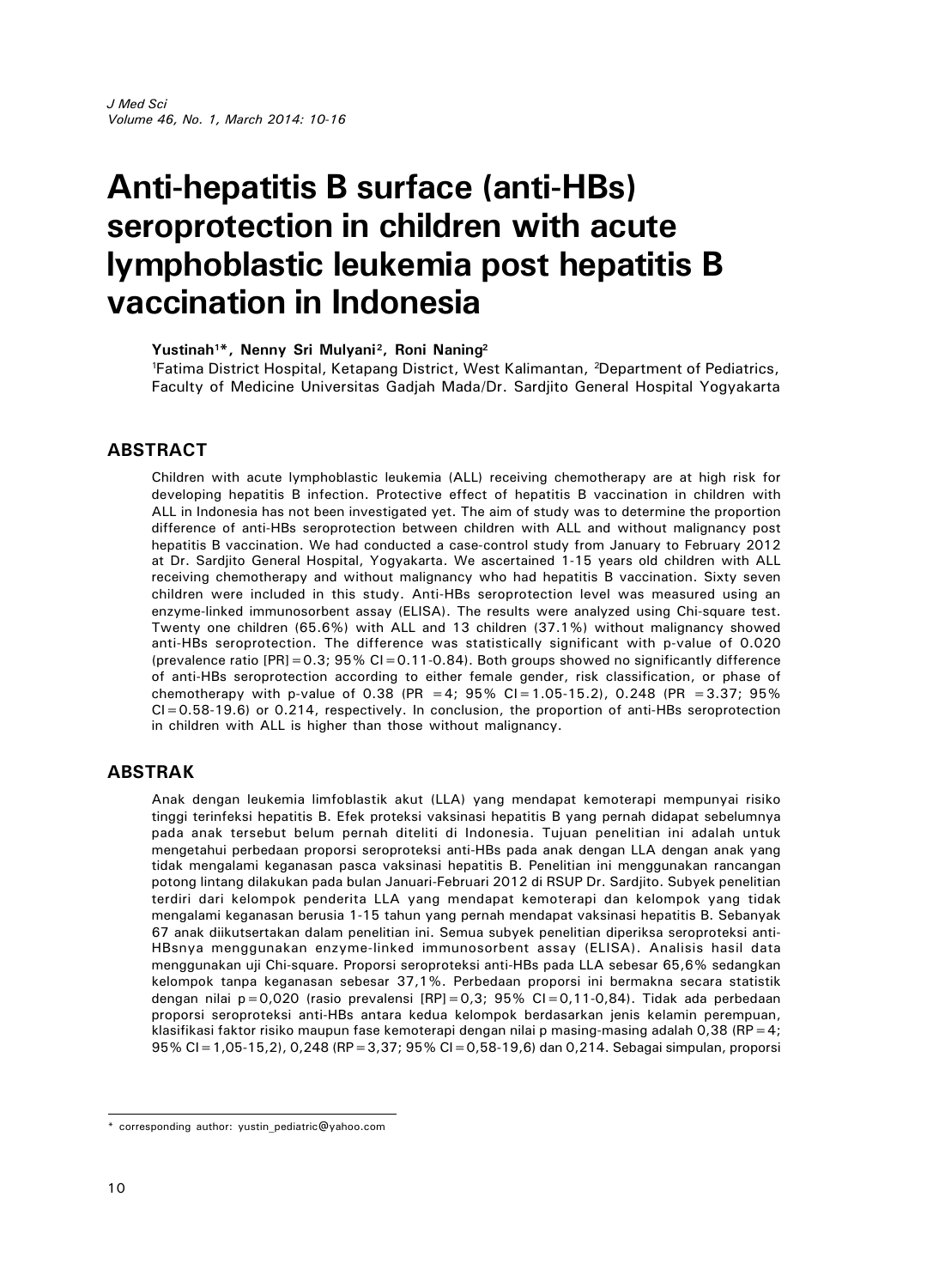*Yustinah et al, Anti-hepatitis B surface (anti-HBs) seroprotection in children with acute lymphoblastic leukemia post hepatitis B vaccination in Indonesia*

seroproteksi anti-HBs kelompok anak LLA pasca vaksinasi hepatitis B lebih tinggi dibandingkan dengan kelompok anak tanpa keganasan.

*Keywords* : anti-HBs seroprotection level – post hepatitis B vaccination – acute lymphoblastic leukemia – Indonesian cases

# **INTRODUCTION**

Hepatitis B virus (HBV) infection is a worldwide public health problem of major concern.According to the most recent estimate, 6% or 378 million people worldwide are chronically infected HBV. Hepatitis B virus is estimated to be resposible for 500,000–700,000 deaths annually<sup>1</sup> Indonesia is moderate-high endemic country of hepatitis B with the prevalence of hepatitis B surface antigen (HBsAg) of 9.4% (2.5-36.1%).<sup>2</sup>

Hepatitis B virus can be transmitted both vertically and horizontally, through sexual or household contact, or by unsafe injections. Vaccination against HBV is highly effective at a relatively low cost. Therefore, World Health Organization has been promoting the universal use of this vaccination since 1991. The 3-dose series of hepatitis B vaccine according to Indonesian Immunization Program will lead to an anti-HBs seroprotection response of at least 10 mIU/mL at almost 100% of infants, children and adolescents.<sup>2</sup> Hepatitis B vaccination can induce immunologic memory for at least 15 years.<sup>3</sup> However, between 5-10% population have less or no response to hepatitis B vaccination.

Children with malignancies have an increased risk for vaccine-preventable diseases, such as hepatitis B. Hepatitis B infection is a major comorbidity of acute lymphoblastic leukemia (ALL), which may affect the outcome of ALL treatment. Children with ALL have high risk for developing hepatitis B infection due to secondary immunosuppression to chemotherapy and radiotherapy, multiple blood transfusions, intravenous medication administration, and

invasive procedures.<sup>4</sup> Either ALL and chemotherapy can induce loss of humoral immunity to viral vaccination antigens.<sup>5</sup> This study was conducted to evaluate the anti-HBs seroprotection in children with ALL after hepatitis B vaccination.

# **MATERIALS AND METHODS**

# **Subjects**

This case-control study was conducted from January to February 2012 at Dr. Sardjito General Hospital, Yogyakarta, Indonesia. The inclusion criteria were children aged 1-15 years with ALL receiving chemotherapy and without malignancy, had hepatitis B vaccination according to Indonesian Vaccination Program. The exclusion criteria were history of jaundice, chronic renal failure requiring hemodialysis, HIV, chronic liver disease, relapseALL, obesity, malnourishment, and unclear history of hepatitis B vaccination.Additional exclusion criteria for children without malignancy were receiving systemic steroid of 2 mg/kg/day for >7 days or 1 mg/kg/day for >1 month or receiving other immunosuppressive drugs. Written informed consent was obtained from all parents for this study.

## **Procedure of study**

The study was using consecutive sampling. The sample size was calculated using twoproportion hypothesis test. Each group consisted of 32 subjects. Interviews were performed to obtain demographic data and previous medical history. Vaccination status of patients was obtained from interview and vaccination record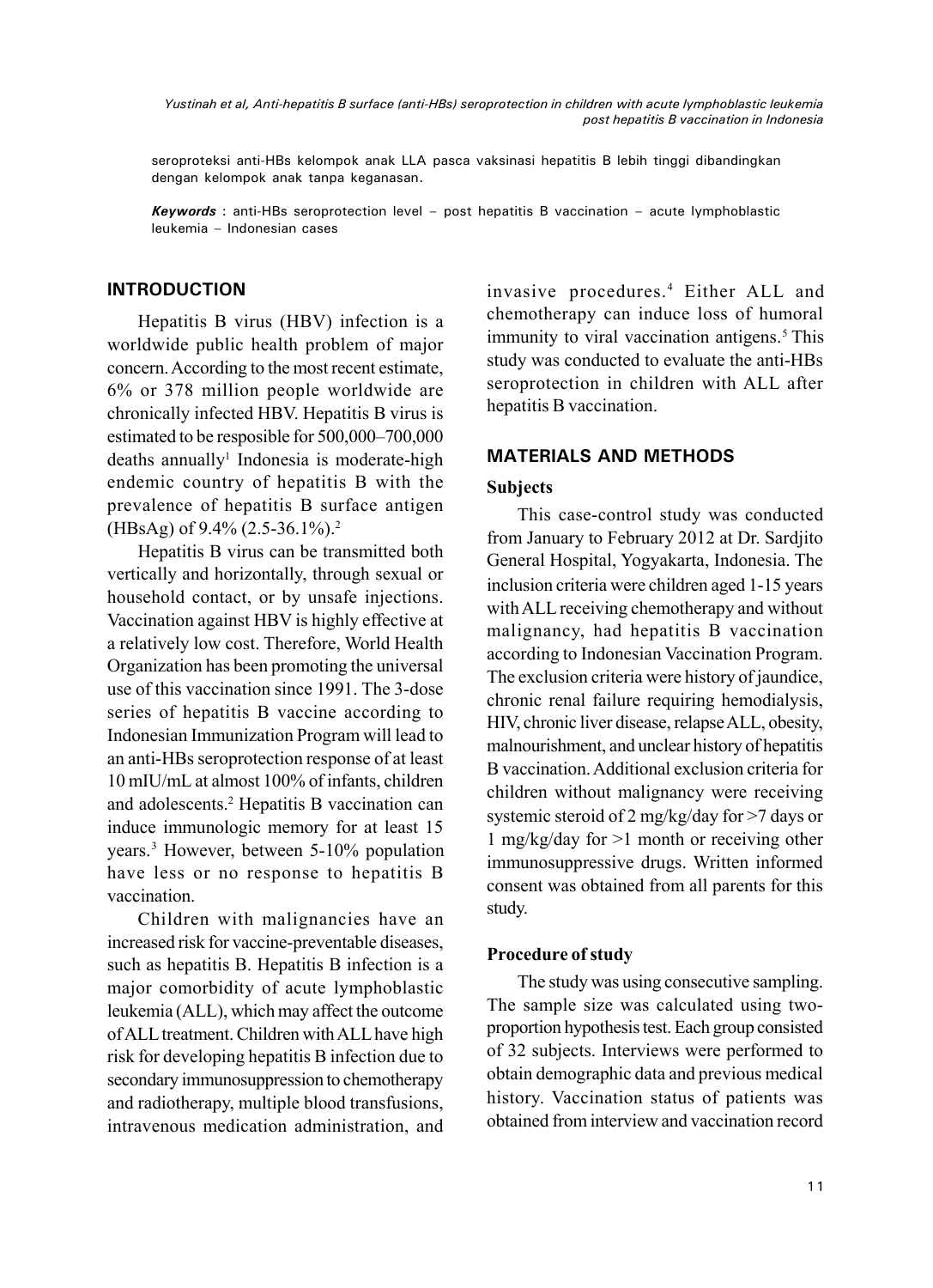form (*Kartu Menuju Sehat*). This study was reviewed and approved by the Health Research Ethics Committee of the Faculty of Medicine, Universitas Gadjah Mada, Yogyakarta, Indonesia.

Blood samples were taken from the subjects by a trained paramedic. The hepatitis B surface antibody (anti-HBs) level was measured using an enzyme-linked immunosorbent assay (ELISA). The anti-HBs level  $\geq$ 10 mIU/mL was considered to be protective level.

#### **Statistical analysis**

The proportions difference of anti-HBs seroprotection between groups were evaluated

using Chi-square analysis. Prevalence ratios and 95% confidence intervals (CI) were calculated and p<0.05 was considered significant.

## **RESULTS**

In this study, we have analyzed 67 children of whom 32 ALL group and 35 without malignancy group. The average age were 71.6 months  $+34$  months and 107 months  $+47$  months for ALL group and without malignancy group, respectively. The ALL group consisted of 21 (65.6%) standard risks and 25 (78.1%) phases of maintenance. The average duration of chemotherapy was 11.5 months.

|                  | TABLE 1. Characteristics of subjects |              |       |
|------------------|--------------------------------------|--------------|-------|
|                  | Groups                               |              |       |
| Characteristics  | Acute lymphoblastic                  | Without      | р     |
|                  | leukemia                             | malignancy   |       |
|                  | $(n=32)$                             | $(n=35)$     |       |
| Age (month)      |                                      |              |       |
| $-12-60$         | 15 (46.9%)                           | $6(17.1\%)$  |       |
| $\bullet$ 61-120 | 15 (46.9%)                           | 14 (40%)     | 0.001 |
| $\cdot$ 121-180  | $2(6.2\%)$                           | 15 (42.9%)   |       |
| Sex              |                                      |              |       |
| $\bullet$ Boy    | 13 (40.6%)                           | 15 (42.9%)   | 0.853 |
| $\bullet$ Girl   | 19 (59.4%)                           | $20(57.1\%)$ |       |

TABLE 1. Characteristics of subjects

The age range of this study was 1-15 years, because the hepatitis B vaccination program was introduced in all provinces in Indonesia since 15 years ago.<sup>6</sup> There was significantly difference of age distribution ( $p = 0.001$ ) between ALL group and without malignancy group (TABLE 1). It might due to wide range of age causes the data become heterogeneous. Most children in ALL group were aged > 10 years, whereas most children in without malignancy

group were aged 5-15 years. There was no significantly difference in sex distribution ( $p =$ 0.853) between two groups (TABLE 1).

The proportion of anti-HBs seroprotection in ALL group (65.6%) was greater than those in without malignancy group (37.1%), and the difference was statistically significant with pvalue of 0.020 (PR=0.3; 95% CI=0.11-0.84) (TABLE 2).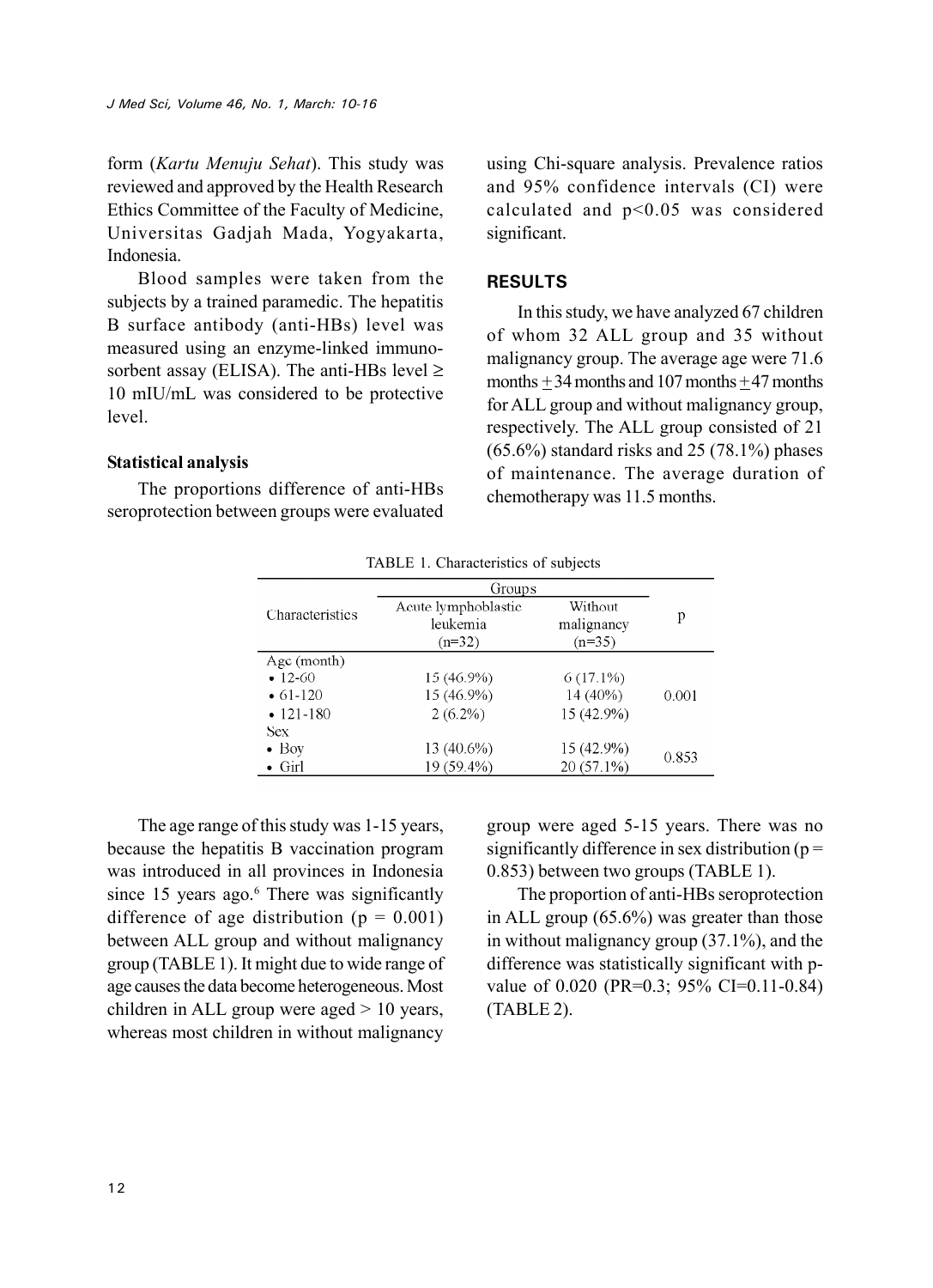*Yustinah et al, Anti-hepatitis B surface (anti-HBs) seroprotection in children with acute lymphoblastic leukemia post hepatitis B vaccination in Indonesia*

| Variable s           | Protective |              |      | Ratio prevalence    |  |
|----------------------|------------|--------------|------|---------------------|--|
|                      | Yes        | No           | p    | (95%CI)             |  |
| Characteristics      |            |              |      |                     |  |
| ALL                  | 21 (65.6%) | $11(34.4\%)$ |      | $0.3(0.11-0.84)$    |  |
| Non ALL              | 13 (37.1%) | 22 (62.9%)   | 0.02 |                     |  |
| Age                  |            |              |      |                     |  |
| $12-60$ months       |            |              |      |                     |  |
| ALL                  | $9(60\%)$  | $6(40\%)$    | 0.77 | $0.75(0.1 - 5.47)$  |  |
| Non ALL              | 4(66.7%)   | $2(33.3\%)$  |      |                     |  |
| $61-120$ months      |            |              |      |                     |  |
| $\bullet$ ALL        | 10(66.7%)  | $5(33.3\%)$  |      | $3.6(0.78 - 16.67)$ |  |
| Non ALL              | 5(35.7%)   | $9(64.3\%)$  | 0.09 |                     |  |
| $121 - 180$ months   |            |              |      |                     |  |
| ALL<br>٠             | $2(100\%)$ | $0(0\%)$     | 0.04 | $3.75(1.62 - 8.68)$ |  |
| Non ALL              | 4(26.7%)   | $11(73.3\%)$ |      |                     |  |
| <b>Sex</b>           |            |              |      |                     |  |
| Boy                  |            |              |      |                     |  |
| ALL                  | $9(70\%)$  | $4(30\%)$    | 0.23 | $2.57(0.54-12.1)$   |  |
| Non ALL              | 7(46.7%)   | $8(53.3\%)$  |      |                     |  |
| Girl                 |            |              |      |                     |  |
| ALL<br>٠             | 12 (63.1%) | $7(36.9\%)$  | 0.38 | $4(1.05-15.2)$      |  |
| Non ALL<br>$\bullet$ | $6(30\%)$  | 14 (70%)     |      |                     |  |

TABLE 2. Anti-HBs seroprotection between ALL group and non-malignancy group

#### **DISCUSSION**

Our study clearly demonstrated that the proportion of anti-HBs seroprotection was significantly greater in ALL group than nonmalignancy group. Our result was different from Alavi et al.<sup>7</sup> that showed no significant difference of anti-HBs seroprotection between newly diagnosed ALL group and healthy children group or between completedchemotherapy ALL group and healthy children group.

Zignol *et al.*<sup>8</sup> demonstrated that 56% children with ALL still have anti-HBs seroprotection after completion of chemotherapy. Baytan *et al.*<sup>9</sup> reported that approximately 56% children withALLwho had previous Hepatitis B vaccination revealed less anti-HBs seroprotection during chemotherapy. Fioredda *et al.*<sup>10</sup> showed that 81% children with ALL who completed chemotherapy within 10 months still have anti-HBs seroprotection.

Cheng *et al.*<sup>11</sup> reported that 53.9% children with ALL before chemotherapy showed anti-HBs seroprotection and 30% of them still had anti-HBs seroprotection after completing chemotherapy.

Besides vaccination, the anti-HBs seroprotection could be also stimulated by hepatitis B infection. Children withALL have a high risk for developing hepatitis B infection due to multiple blood transfusions. There was significantly association between the amount of blood transfusion and the increase of hepatitis B infection within 6 months of chemotherapy  $(p = 0.03)$  and after chemotherapy completion  $(p = 0.02)$ . The prevalence of hepatitis B infection in children with malignancy in Egypt were 3.6%, 18.2%, and 34.2% at first diagnosis, after 6 months of chemotherapy, and after chemotherapy completion, respectively.<sup>12</sup>

Tavil *et al.*<sup>13</sup> reported that the prevalence of hepatitis B and hepatitis C infection in Turkey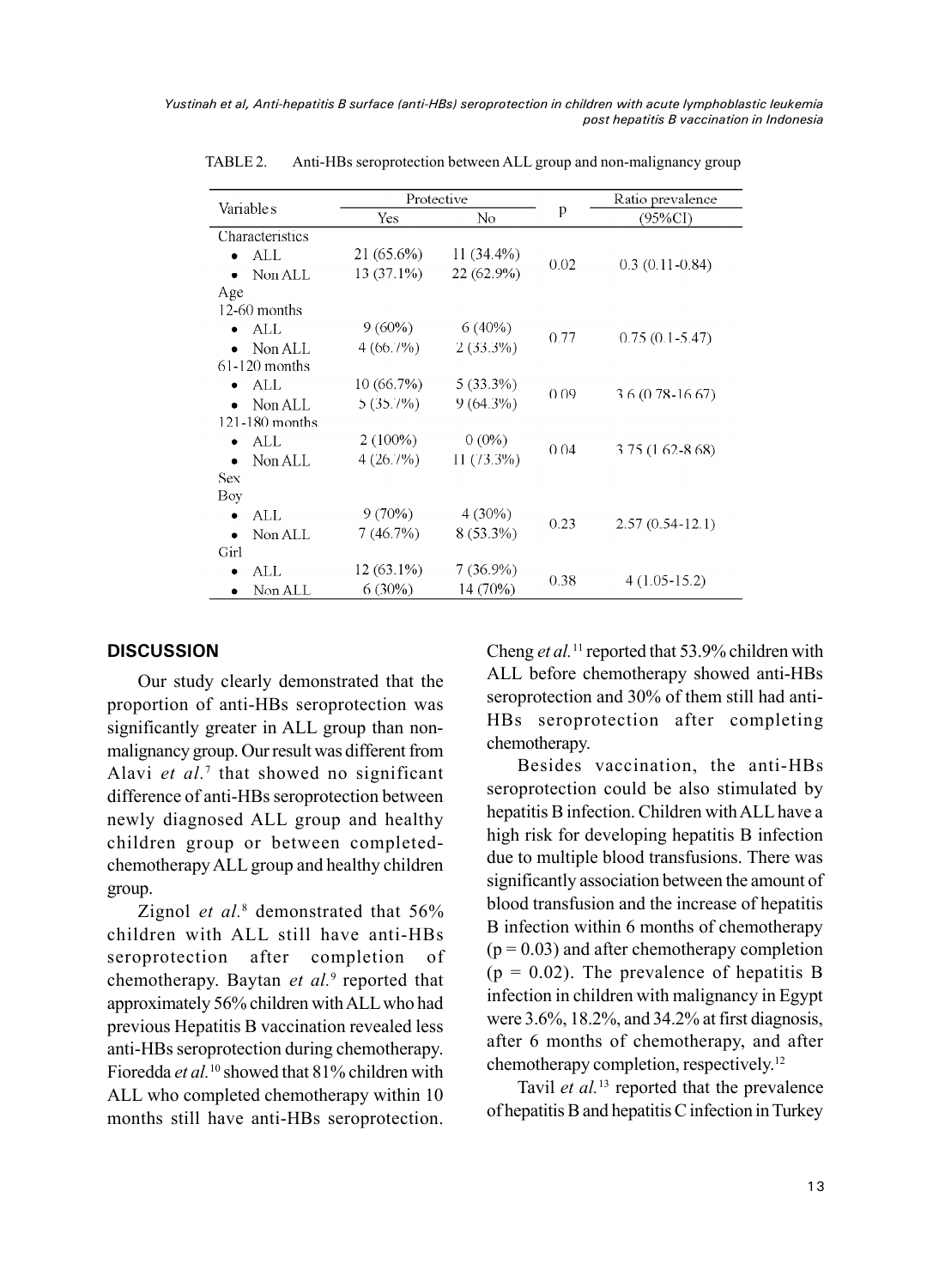was 15% and 1.9% of whom most children were high-risk group. The study also showed that there was significant difference in number of blood transfusions between high-risk group and low-risk group ( $p \le 0.001$ ). The anti-HBs prevalence in blood donors in Indonesia was 8.8%.<sup>14</sup> The prevalence of hepatitis B infection in ALL children in Indonesia is not available yet. The prevalence of anti-HBs in children with malignancy in Malaysia is 22%.<sup>15</sup>

This study showed significantly difference of anti-HBs seroprotection level between groups according to age distribution, thus the age was considered as a confounding factor. However after adjustment, a significantly difference between groups only shown by the aged 121- 180 months sub-group with p-value of 0.04 (PR=3.75; 95 % CI=1.62-8.68). The difference might due to small samples (2 subjects) for the aged 121-180 months sub-group. There were no significant differences in anti-HBs seroprotection between groups according to age and gender with p-value of 0.262 and 0.375 (PR=1.5; 95% CI=0.58-4.13), respectively. Zignol *et al.*<sup>8</sup> reported the effect of chemotherapy to development of polio, tetanus, hepatitis B, measles, rubella, mumps in ALL children who had previously vaccinated. The study showed that young age (p=0.002; RR=7.1; 95% CI=2.1-23.8) and female gender (p=0.02; RR=3.6; 95% CI=1.2-10.6) were predictor factors for immunity response failure to measles vaccine not others.

In the sub-group ALL analysis, there were no significantly differences between groups according to risk classification (p=0.248; PR=3.37; 95% CI=0.58-19.6) and chemotherapy phases (p=0.214). Van Tilburg *et al.*<sup>16</sup> reported that there was a decrease of specific antibodies to diphtheria in the high-risk ALL group compared to the medium-risk one ( $p = 0.033$ ).

The range of anti-HBs level in the without malignancy group was from  $\leq$  2 to 545 mIU/mL

and the proportion of anti-HBs seroprotection was 37.1%. The proportion of anti-HBs seroprotection were 66.7%, 35.7%, and 26.7% for the aged 12-60 months, 61-120 months and 121-180 months sub-group, respectively. The results indicated that the proportion of anti-HBs seroprotection in our subjects were low, suggested that the hepatitis B vaccination does not have a long-term protection and declines with time.

Suraiyah *et al.*<sup>17</sup> reported that the proportion of anti-HBs seroprotection was 38% in children aged 10-12 years after primary series of hepatitis B immunization. But *et al.*<sup>18</sup> showed that the proportion of anti-HBs seroprotection were 81.8%, 73%, and 68.2% for 10 years, 15 years and 20 years after vaccination, respectively. Other reports showed the proportion of anti-HBs protection in 15-year period after vaccination were 75.8%<sup>19</sup> and 68.82%.<sup>20</sup> Poovorawan *et al.*<sup>21</sup> observed the proportion of anti-HBs seroprotection in 20-year period after vaccination was 60.5%.

Recently, Indonesia is the only country with a national policy of Hepatitis B vaccination using the Uniject<sup>TM</sup> method, including outsidethe-cold-chain for delivery of Hepatitis B vaccine birth dose.<sup>22</sup> Immunogenicity following three doses of vaccine was not significantly difference between infants receiving Hepatitis B birth dose vaccine using Uniject<sup>TM</sup> method and standard method.<sup>23</sup>

The significantly difference of anti-HBs seroprotection according to age distribution might due to lack of initial data of anti-HBs among groups in this study. Anti-HBs seroprotection will decrease with age. The different results between our study and previous reports because of difference in immunization schedule, measurement of the anti-HBs levels, and type and dose of chemotherapy used for ALL.

The limitation of this study was most participants (97%) did not bring *Kartu Menuju*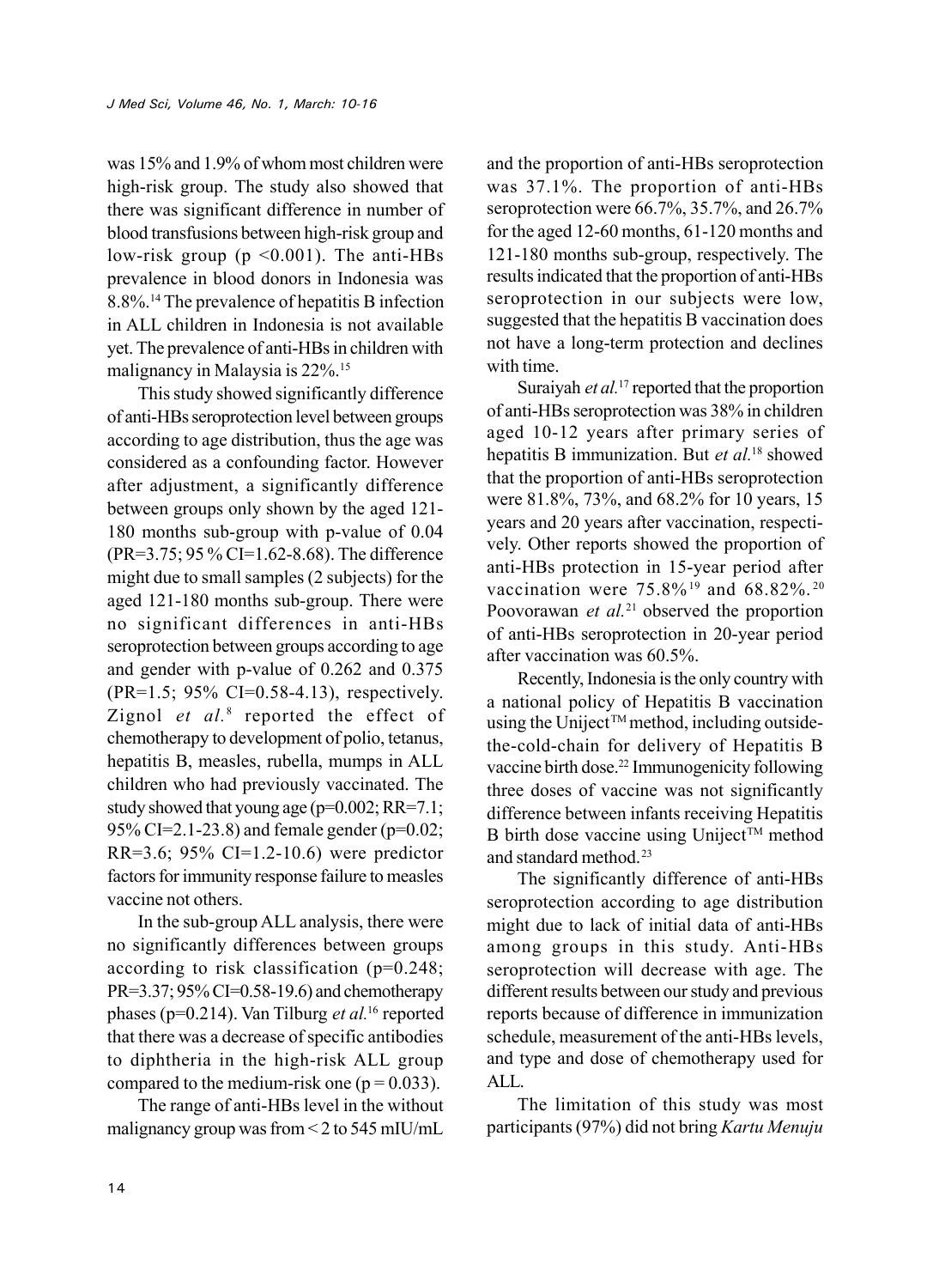*Yustinah et al, Anti-hepatitis B surface (anti-HBs) seroprotection in children with acute lymphoblastic leukemia post hepatitis B vaccination in Indonesia*

*Sehat* (KMS). To reduce the bias, we interviewed in detail about the schedule, frequency, place, person who gave hepatitis B vaccination. Other limitation was wide age-range subjects.

# **CONCLUSION**

The proportion of anti-HBs seroprotection in children with ALL is higher than those without malignancy. Furthermore, additional studies with age-matched controls, narrow age-range and complete initial data of anti-HBs are necessary to clarify this result.

## **ACKNOWLEDGEMENTS**

Authors would like to thank Head of Department of Pediatric, Faculty of Medicine, Universitas Gadjah Mada/Dr. Sardjito General Hospital for his permission to conduct this study.

#### **REFERENCES**

- 1. Zanetti AR, Van Damme P, Shouval D. The global impact of vaccination against hepatitis B: a historical overview. Vaccine 2008; 26(49):6266-73.
- 2. Hidayat B, Pujiarto PS. Hepatitis B. Dalam: Ranuh IGN, editor. Pedoman Imunisasi di Indonesia*.* Jakarta: Badan Penerbit Ikatan Dokter Anak Indonesia. 2008; 135-42.
- 3. Chen DS. Hepatitis B vaccination: the key towards elimination and eradication of hepatitis B. J Hepatol 2009; 50(4):805-16.
- 4. Ghosh N, Mannan MA, Monjur F, Rizwan F, Salim AF. Escalated regimen of hepatitis B vaccine in childhood hematological malignancies while on chemotherapy. Southeast Asian J Trop Med Public Health 2010; 41(3):555-61.
- 5. Nilsson A, De Milito A, Engstrom P, Nordin M, Narita M, Grillner L, *et al*. Current chemotherapy protocols for childhood acute lymphoblastic leukemia induce loss of humoral immunity to viral vaccination antigens. Pediatrics 2002; 109(6):e91.
- 6. Muhadir A. Program imunisasi Hepatitis B di Indonesia. Naskah dipresentasikan dalam Seminar World Hepatitis B, Yogyakarta. 2010.
- 7. Alavi S, Rashidi A, Arzanian MT, Shamsian B, Nourbakhsh K. Humoral immunity against hepatitis B, tetanus, and diphtheria following chemotherapy for hematologic malignancies: a report and review of literature. Pediatr Hematol Oncol 2010; 27(3):188-94.
- 8. Zignol M, Peracchi M, Tridello G, Pillon M, Fregonese F, D'Elia R, *et al*. Assessment of humoral immunity to poliomyelitis, tetanus, hepatitis B, measles, rubella, and mumps in children after chemotherapy. Cancer 2004; 101(3):635-4.
- 9. Baytan B, Gunes AM, Gunay U. Efficacy of primary hepatitis B immunization in children with acute lymphoblastic leukemia. Indian Pediatr 2008; 45(4):265-70.
- 10. Fioredda F, Plebani A, Hanau G, Haupt R, Giacchino M, Barisone E, *et al*. Re-immunisation schedule in leukaemic children after intensive chemotherapy: a possible strategy. Eur J Haematol 2005; 74(1):20-3.
- 11. Cheng FW, Leung TF, Chan PK, Leung WK, Lee V, Shing MK, *et al*. Recovery of humoral and cellular immunities to vaccine-preventable infectious diseases in pediatric oncology patients. Pediatr Hematol Oncol 2010; 27(3):195-204.
- 12. Mostafa A, Ebeid E, Monsour T, Amin MD, Sidhom I, Khairy A, *et al*. Seroprevalence of hepatitis B and C in pediatric malignancies. Journal of the Egyptian Nat Cancer Inst 2003; 15(1):pp 32-42.
- 13. Tavil B, Cetin M, Tuncer M, Gumruk F, Yuce A, Demir H, *et al*. The rate of hepatitis B and C virus infections and the importance of HBV vaccination in children with acute lymphoblastic leukemia. Hepatol Res 2007; 37:498-502.
- 14. Sulaiman HA, Julitasari, Sie A, Rustam M, Melani W, Corwin A, *et al*. Prevalence of hepatitis B and C viruses in healthy Indonesian blood donors. Trans R Soc Trop Med Hyg 1995; 89(2):167-70.
- 15. Menon BS, Aiyar S. The prevalence of hepatitis B surface antigen and anti-HCV antibody in paediatric oncology patients in Hospital Universiti Sains Malaysia. Med J Malaysia 1997; 52(4):331- 4.
- 16. van Tilburg CM, Bierings MB, Berbers GA, Wolfs TF, Pieters R, BloemAC, *et al*. Impact of treatment reduction for childhood acute lymphoblastic leukemia on serum immunoglobulins and antibodies against vaccine-preventable diseases. Pediatr Blood Cancer 2012; 58(5):701-7.